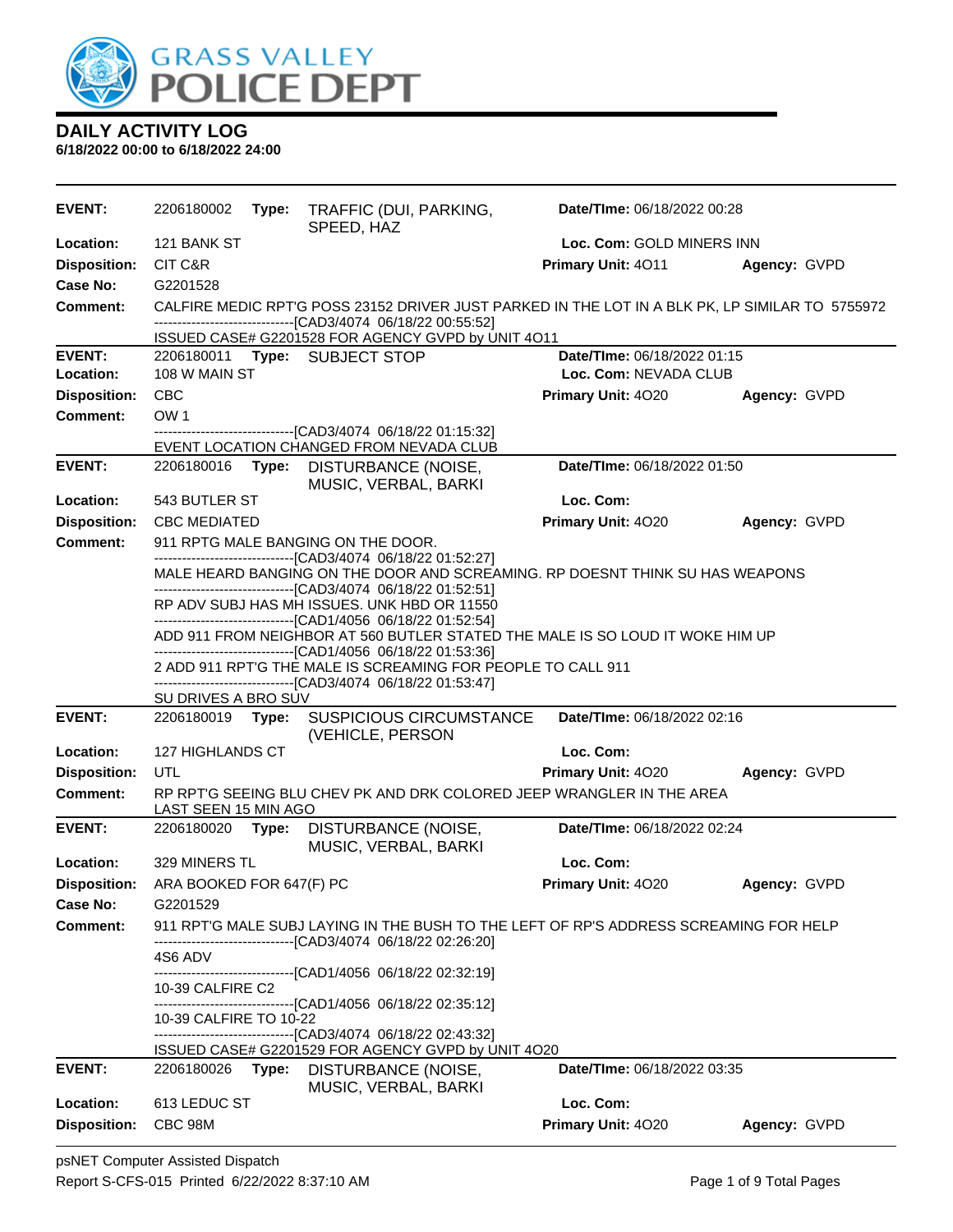

| Comment:            | 911 RPT'G SHE IS BEING ABUSED BY HER ROOMATE, STATES SHE WAS THROWN TO THE GROUND EARLIER<br><b>TONIGHT</b><br>PARTIES ARE SEPERATED, RP SOUNDED HBD<br>------------------------------[4O20/MDT 06/18/22 03:55]<br>CONT MADE W/ RP WHO WISHED TO DOCUMENT ONGOING DISTURBANCES WITH ROOMMATE. ROOMMATE |       |                                                                                                                                                                                                                                                                                                                                                                                            |                                              |              |
|---------------------|--------------------------------------------------------------------------------------------------------------------------------------------------------------------------------------------------------------------------------------------------------------------------------------------------------|-------|--------------------------------------------------------------------------------------------------------------------------------------------------------------------------------------------------------------------------------------------------------------------------------------------------------------------------------------------------------------------------------------------|----------------------------------------------|--------------|
|                     |                                                                                                                                                                                                                                                                                                        |       | WAS ASLEEP UPON ARRIVAL. NEG CHARGES REQ"D. CBC.                                                                                                                                                                                                                                                                                                                                           |                                              |              |
| <b>EVENT:</b>       | 2206180030                                                                                                                                                                                                                                                                                             |       | Type: SUSPICIOUS CIRCUMSTANCE                                                                                                                                                                                                                                                                                                                                                              | Date/TIme: 06/18/2022 04:23                  |              |
| Location:           | 2 ROCKWOOD DR                                                                                                                                                                                                                                                                                          |       | (VEHICLE, PERSON                                                                                                                                                                                                                                                                                                                                                                           | Loc. Com:                                    |              |
| <b>Disposition:</b> | <b>CBC</b>                                                                                                                                                                                                                                                                                             |       |                                                                                                                                                                                                                                                                                                                                                                                            | <b>Primary Unit: 4S6</b>                     | Agency: GVPD |
| <b>Comment:</b>     | TO THE INCREASE IN VEH 594S                                                                                                                                                                                                                                                                            |       | 911 RPT'G GLD COLORED SUV AND A COUPLE PEOPLE ON BIKES IN THE PARKING LOT. RP CONCERED DUE                                                                                                                                                                                                                                                                                                 |                                              |              |
| <b>EVENT:</b>       | 2206180031 Type: TRESPASS                                                                                                                                                                                                                                                                              |       |                                                                                                                                                                                                                                                                                                                                                                                            | Date/TIme: 06/18/2022 04:33                  |              |
| Location:           | 108 OPHIR ST # B                                                                                                                                                                                                                                                                                       |       |                                                                                                                                                                                                                                                                                                                                                                                            | Loc. Com:                                    |              |
| <b>Disposition:</b> | <b>CBC</b>                                                                                                                                                                                                                                                                                             |       |                                                                                                                                                                                                                                                                                                                                                                                            | Primary Unit: 4020                           | Agency: GVPD |
| <b>Comment:</b>     |                                                                                                                                                                                                                                                                                                        |       | RP RPT'G HIS EX GIRLFRIEND JUST CAME IN THROUGH THE UNLOCKED BACK DOOR AND IS REFUSING TO                                                                                                                                                                                                                                                                                                  |                                              |              |
|                     | LEAVE                                                                                                                                                                                                                                                                                                  |       | SHE IS HBD AND SITTING IN THE LIVING ROOM<br>--------------------------[4O20/MDT 06/18/22 05:05]                                                                                                                                                                                                                                                                                           |                                              |              |
|                     | AWAITING PICKUP BY FEMALE. CBC                                                                                                                                                                                                                                                                         |       | SITUATION MEDIATED. FEMALE AGREED TO SLEEP IN CAR UNTIL SOBER. KEYS WERE TAKEN TO PD AND                                                                                                                                                                                                                                                                                                   |                                              |              |
| <b>EVENT:</b>       | 2206180034                                                                                                                                                                                                                                                                                             |       | Type: PRIVATE PARTY TOW<br><b>REPORT</b>                                                                                                                                                                                                                                                                                                                                                   | Date/TIme: 06/18/2022 05:10                  |              |
| Location:           | 2104 NEVADA CITY HY                                                                                                                                                                                                                                                                                    |       |                                                                                                                                                                                                                                                                                                                                                                                            | Loc. Com:                                    |              |
| <b>Disposition:</b> | <b>HBD</b>                                                                                                                                                                                                                                                                                             |       |                                                                                                                                                                                                                                                                                                                                                                                            | <b>Primary Unit:</b>                         | Agency: GVPD |
| <b>Comment:</b>     | PRIVATE PARTY TOW                                                                                                                                                                                                                                                                                      |       |                                                                                                                                                                                                                                                                                                                                                                                            |                                              |              |
|                     | FCN/3702216900948<br>***** EVENT CLOSED BY CAD1                                                                                                                                                                                                                                                        |       | ------------------------[CAD1/4056 06/18/22 05:12:55]                                                                                                                                                                                                                                                                                                                                      |                                              |              |
| <b>EVENT:</b>       | 2206180043 Type: TRESPASS                                                                                                                                                                                                                                                                              |       |                                                                                                                                                                                                                                                                                                                                                                                            | Date/TIme: 06/18/2022 06:58                  |              |
| Location:           | 734 EA MAIN ST                                                                                                                                                                                                                                                                                         |       |                                                                                                                                                                                                                                                                                                                                                                                            | Loc. Com:                                    |              |
| <b>Disposition:</b> | <b>CBC</b>                                                                                                                                                                                                                                                                                             |       |                                                                                                                                                                                                                                                                                                                                                                                            | <b>Primary Unit: 401</b>                     | Agency: GVPD |
| <b>Comment:</b>     | 4K19 ADVISED                                                                                                                                                                                                                                                                                           |       | TRANISENT THAT CAUSE MOTORHOME FIRE LAST WEEK IS BACK ON PROPERTY. RP STATES HE IS<br>SLEEPING ON HILL BETWEEN APTS AND THE A FRAME ON THE PROPERTY. PER RP, RP HAD GIVEN HIM<br>UNTIL FRIDAY TO GET HIS BELONGING AND MOVE ALONG, BUT HE IS STILL THERE. SU IS ELDER WMA WHI<br>HAIR AND BEARD. RP REQ HE BE MOVED ALONG.<br>-------------------------------[CAD1/4051 06/18/22 07:49:38] |                                              |              |
| <b>EVENT:</b>       | 2206180047                                                                                                                                                                                                                                                                                             | Type: | ANIMALS (ABUSE, LOOSE,<br>FOUND, INJURED)                                                                                                                                                                                                                                                                                                                                                  | Date/TIme: 06/18/2022 07:48                  |              |
| Location:           | 207 SCOTIA PINES CR                                                                                                                                                                                                                                                                                    |       |                                                                                                                                                                                                                                                                                                                                                                                            | Loc. Com:                                    |              |
| <b>Disposition:</b> | <b>CBC PLACED AT SHELTER</b>                                                                                                                                                                                                                                                                           |       |                                                                                                                                                                                                                                                                                                                                                                                            | Primary Unit: 4S3                            | Agency: GVPD |
| <b>Comment:</b>     |                                                                                                                                                                                                                                                                                                        |       | RP REQ PU OF SMALL DOG SHE FOUND LOOSE WHILE WALKING. COLLAR AND TAGS WITH LEASH BUT NO<br>ONE WAS WALKING IT. RP HAS IT CONTAINED AT RESIDENCE AND REQ PICKUP.<br>--------------------------[CAD1/4051_06/18/22 07:48:57]                                                                                                                                                                 |                                              |              |
|                     | 4K19 ADVISED                                                                                                                                                                                                                                                                                           |       |                                                                                                                                                                                                                                                                                                                                                                                            |                                              |              |
| <b>EVENT:</b>       | 2206180049                                                                                                                                                                                                                                                                                             | Type: | 911 UNKNOWN<br>(HANGUPS, ABAN'S)                                                                                                                                                                                                                                                                                                                                                           | Date/TIme: 06/18/2022 08:01                  |              |
| Location:           | 275 DORSEY DR # 61                                                                                                                                                                                                                                                                                     |       |                                                                                                                                                                                                                                                                                                                                                                                            | Loc. Com: GRASS VALLEY TERRACE<br>APARTMENTS |              |
| <b>Disposition:</b> | <b>HBD</b>                                                                                                                                                                                                                                                                                             |       |                                                                                                                                                                                                                                                                                                                                                                                            | <b>Primary Unit:</b>                         | Agency: GVPD |
| <b>Comment:</b>     | TO 4D13 VOICEMAIL.<br>***** EVENT CLOSED BY CAD3                                                                                                                                                                                                                                                       |       | 911 RETURNING CALL FROM 4D13. ADVISED OF 911 USAGE, PROVIDED NON EMERGENCY NUMBER. XFER                                                                                                                                                                                                                                                                                                    |                                              |              |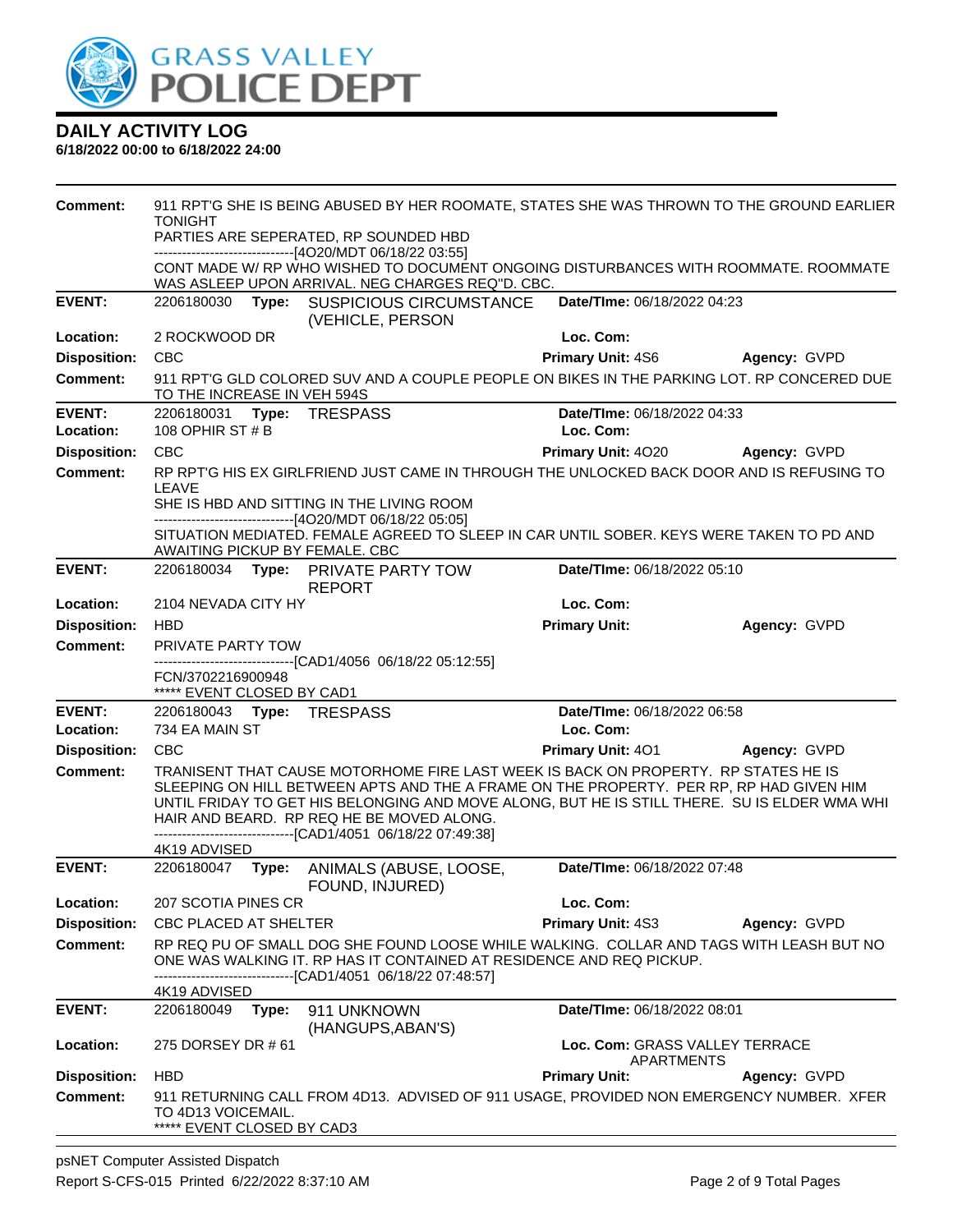

| <b>EVENT:</b>       | 2206180053                               |       | Type: 911 UNKNOWN<br>(HANGUPS, ABAN'S)                                                                                                                                         | Date/TIme: 06/18/2022 08:56      |                                           |
|---------------------|------------------------------------------|-------|--------------------------------------------------------------------------------------------------------------------------------------------------------------------------------|----------------------------------|-------------------------------------------|
| Location:           | 366 SUTTON WY #4                         |       |                                                                                                                                                                                | Loc. Com:                        |                                           |
| <b>Disposition:</b> | <b>HBD</b>                               |       |                                                                                                                                                                                | <b>Primary Unit:</b>             | Agency: GVPD                              |
| <b>Comment:</b>     | 911 HANG UP                              |       |                                                                                                                                                                                |                                  |                                           |
|                     | PHASE 2 - 25M AT 90%                     |       | --------------------------------[CAD3/4085 06/18/22 08:56:48]                                                                                                                  |                                  |                                           |
|                     |                                          |       | -------------------------------[CAD3/4085 06/18/22 08:57:34]                                                                                                                   |                                  |                                           |
|                     |                                          |       | EVENT LOCATION CHANGED FROM LAT: 39.23045500 LONG: -121.036387 GRASS VALLEY                                                                                                    |                                  |                                           |
|                     |                                          |       | -------------------------------[CAD3/4085 06/18/22 08:57:48]<br>ON CALLBACK, ACCIDENTAL, CODE 4.                                                                               |                                  |                                           |
|                     | ***** EVENT CLOSED BY CAD3               |       |                                                                                                                                                                                |                                  |                                           |
| <b>EVENT:</b>       |                                          |       | 2206180058 Type: PROPERTY LOST OR FOUND                                                                                                                                        | Date/TIme: 06/18/2022 09:38      |                                           |
| Location:           | OPHIR ST/COLFAX AV                       |       |                                                                                                                                                                                | Loc. Com:                        |                                           |
| <b>Disposition:</b> | <b>CBC</b>                               |       |                                                                                                                                                                                | <b>Primary Unit: 401</b>         | Agency: GVPD                              |
| <b>Comment:</b>     |                                          |       | RP REQ 10-21 FROM GVPD, STATES SHE WAS TOLD BY ANOTHER OFFICER THAT SHE COULD GET THE<br>KEYS FOR HER CAR FROM THEM TODAY, BUT WENT TO OFFICE AND IT WAS CLOSED AND NOW SHE IS |                                  |                                           |
|                     |                                          |       | TRAPPED IN GRASS VALLEY AND COLD. RP STATES SHE IS IN HER VEH ON OPHIR, BUT WOULDN'T                                                                                           |                                  |                                           |
|                     | PROVIDE FURTHER. REQ 10-21               |       | -------------------------------[CAD3/4085 06/18/22 09:40:30]                                                                                                                   |                                  |                                           |
|                     |                                          |       | RELATED TO EVENT 2206180031. SUBJ NEAR 108 OPHIR                                                                                                                               |                                  |                                           |
| <b>EVENT:</b>       |                                          |       | 2206180061 Type: VEH CITES, VIN, TOWS, DUI                                                                                                                                     | Date/TIme: 06/18/2022 09:58      |                                           |
| Location:           | <b>BRUNSWICK RD/SUTTON WY</b>            |       |                                                                                                                                                                                | Loc. Com: TWDS STAPLES           |                                           |
| <b>Disposition:</b> | <b>HBD</b>                               |       |                                                                                                                                                                                | <b>Primary Unit:</b>             | Agency: GVPD                              |
| Comment:            |                                          |       | RP RPTG 23103 VEH BLU CHEV CAMARO LIC#8SLV299 SPEEDING AND TAILGATING<br>-------------------------------[CAD1/4051 06/18/22 10:00:13]                                          |                                  |                                           |
|                     | <b>VOICED</b>                            |       |                                                                                                                                                                                |                                  |                                           |
| <b>EVENT:</b>       | ***** EVENT CLOSED BY CAD1<br>2206180066 |       | Type: 911 UNKNOWN                                                                                                                                                              | Date/TIme: 06/18/2022 10:21      |                                           |
|                     |                                          |       | (HANGUPS, ABAN'S)                                                                                                                                                              |                                  |                                           |
| <b>Location:</b>    | 556 FREEMAN LN                           |       |                                                                                                                                                                                |                                  | Loc. Com: GRASS VALLEY ANIMAL CONTROL 530 |
| <b>Disposition:</b> | <b>HBD</b>                               |       |                                                                                                                                                                                | 477 4630<br><b>Primary Unit:</b> | Agency: GVPD                              |
| <b>Comment:</b>     | 911 ABAN                                 |       |                                                                                                                                                                                |                                  |                                           |
|                     |                                          |       | -------------------------------[CAD3/4085 06/18/22 10:22:45]<br>EVENT LOCATION CHANGED FROM LAT: 39.20058600 LONG: -121.056772 GRASS VALLEY                                    |                                  |                                           |
|                     |                                          |       | -------------------------------[CAD3/4085 06/18/22 10:22:50]                                                                                                                   |                                  |                                           |
|                     |                                          |       | ON CALLBACK, ACCIDENTAL CODE 4                                                                                                                                                 |                                  |                                           |
| <b>EVENT:</b>       | ***** EVENT CLOSED BY CAD3               |       |                                                                                                                                                                                |                                  |                                           |
|                     |                                          |       | 2206180067 Type: TRAFFIC (DUI, PARKING,<br>SPEED, HAZ                                                                                                                          | Date/TIme: 06/18/2022 10:32      |                                           |
| Location:           | 418 OAK ST                               |       |                                                                                                                                                                                | Loc. Com:                        |                                           |
| <b>Disposition:</b> | CNOP BEAT INFO PER 401                   |       |                                                                                                                                                                                | Primary Unit: 401                | Agency: GVPD                              |
| <b>Comment:</b>     |                                          |       | RP RPTG COMPANY TRUCK W/ UTILITY TRAILER SPEEDING IN AREA AND TAKING SHORTCUT ROADS<br>INSTEAD OF PAVEMENT, BEING A NUISANCE. RP SLIGHTLY HOSTILE                              |                                  |                                           |
| <b>EVENT:</b>       | 2206180071                               | Type: | <b>SUBJECT STOP</b>                                                                                                                                                            | Date/TIme: 06/18/2022 10:40      |                                           |
| Location:           | 870 SUTTON                               |       |                                                                                                                                                                                | Loc. Com:                        |                                           |
| <b>Disposition:</b> | CBC 98T                                  |       |                                                                                                                                                                                | Primary Unit: 4K19               | Agency: GVPD                              |
| <b>Comment:</b>     | O/W <sub>1</sub>                         |       |                                                                                                                                                                                |                                  |                                           |
| <b>EVENT:</b>       | 2206180088                               | Type: | PROPERTY LOST OR FOUND                                                                                                                                                         | Date/TIme: 06/18/2022 12:03      |                                           |
| Location:           | 129 S AUBURN ST                          |       |                                                                                                                                                                                |                                  | Loc. Com: GRASS VALLEY POLICE DEPARTMENT  |
| <b>Disposition:</b> | <b>CBC</b>                               |       |                                                                                                                                                                                | <b>Primary Unit: 401</b>         | Agency: GVPD                              |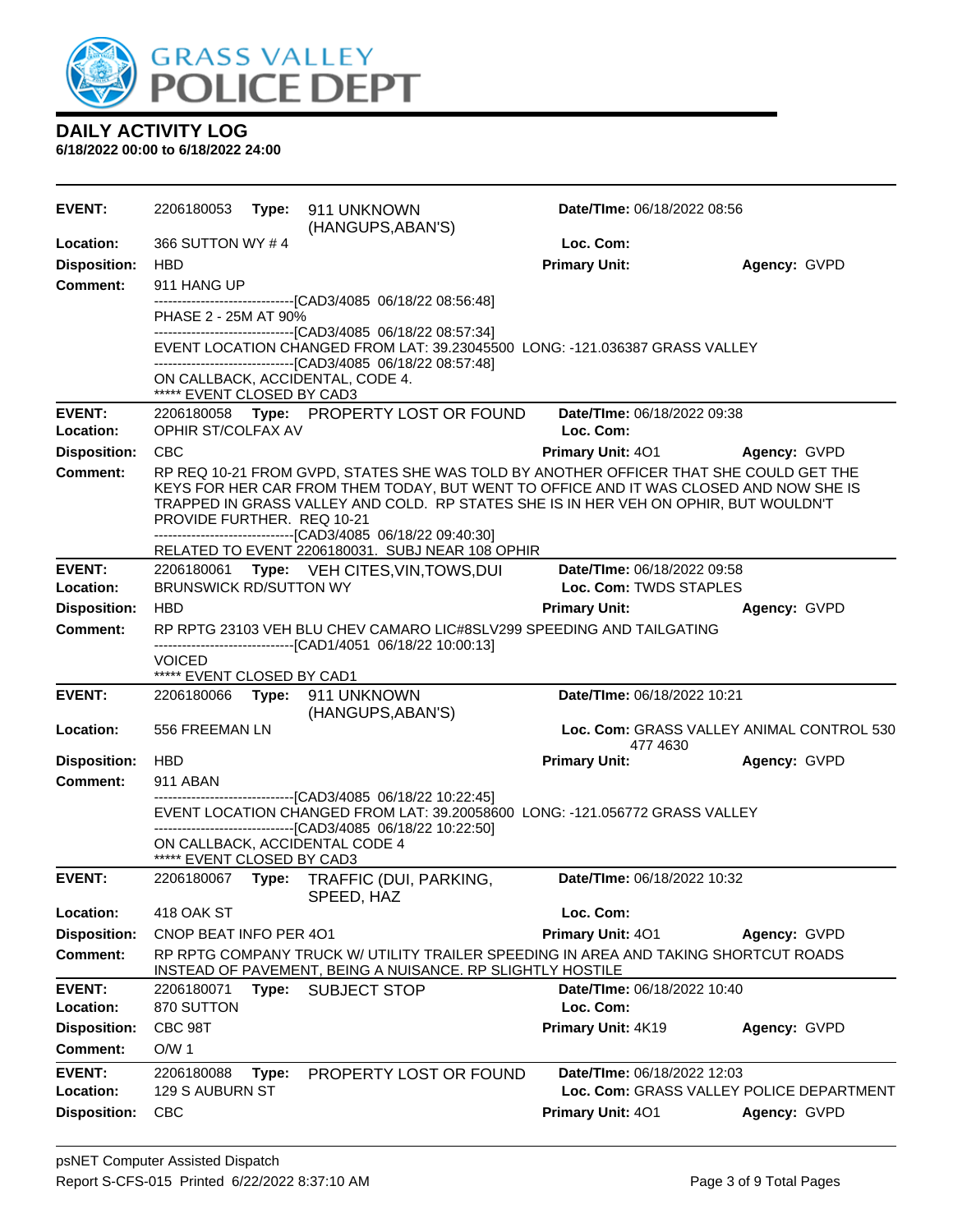

| <b>Comment:</b>            | RP REQ 10-21 REGARDING HIS WALLET THAT HE WAS ADVISED WAS LEFT IN 4D13'S BOX. RP IS TRYING TO<br>ARRANGE TO PICK IT UP TODAY AROUND 1300                                                                                |       |                                                                                                                                                                    |                                                                                   |                                                                                               |  |
|----------------------------|-------------------------------------------------------------------------------------------------------------------------------------------------------------------------------------------------------------------------|-------|--------------------------------------------------------------------------------------------------------------------------------------------------------------------|-----------------------------------------------------------------------------------|-----------------------------------------------------------------------------------------------|--|
| <b>EVENT:</b>              |                                                                                                                                                                                                                         |       | 2206180092 Type: ALARMS (SILENT, AUDIBLE,<br><b>COMMERCIAL, RES</b>                                                                                                | Date/TIme: 06/18/2022 12:33                                                       |                                                                                               |  |
| Location:                  | 148 OLYMPIA PARK RD                                                                                                                                                                                                     |       |                                                                                                                                                                    |                                                                                   | Loc. Com: NOR CAL RIDERS CHOICE                                                               |  |
| <b>Disposition:</b>        | CBC FRONT DOOR RESECURED                                                                                                                                                                                                |       |                                                                                                                                                                    |                                                                                   | <b>Primary Unit: 401 Agency: GVPD</b>                                                         |  |
| <b>Comment:</b>            |                                                                                                                                                                                                                         |       | FRONT DOOR, AUD, RESP PENDING, OP 310144                                                                                                                           |                                                                                   |                                                                                               |  |
|                            |                                                                                                                                                                                                                         |       | --------------------------------[CAD3/4085 06/18/22 12:51:34]<br>UNABLE TO LEAVE MSG FOR 1ST RESP.<br>-------------------------------[CAD1/4051 06/18/22 12:55:15] |                                                                                   |                                                                                               |  |
|                            | LM FOR ADDTL RESP                                                                                                                                                                                                       |       |                                                                                                                                                                    |                                                                                   |                                                                                               |  |
|                            | MSG LEFT 2/2ND RESP                                                                                                                                                                                                     |       | --------------------------------[CAD3/4085 06/18/22 12:55:18]<br>-----------------------------------[CAD1/4051 06/18/22 13:13:16]                                  |                                                                                   |                                                                                               |  |
|                            | 1039 RESP                                                                                                                                                                                                               |       |                                                                                                                                                                    |                                                                                   |                                                                                               |  |
| <b>EVENT:</b><br>Location: | <b>GRASS VALLEY</b>                                                                                                                                                                                                     |       | 2206180095 Type: ALL OTHERS                                                                                                                                        | Date/TIme: 06/18/2022 12:45<br>Loc. Com:                                          |                                                                                               |  |
| <b>Disposition:</b>        | <b>CBC</b>                                                                                                                                                                                                              |       |                                                                                                                                                                    | <b>Primary Unit: 405</b>                                                          | Agency: GVPD                                                                                  |  |
| Comment:                   |                                                                                                                                                                                                                         |       |                                                                                                                                                                    |                                                                                   |                                                                                               |  |
|                            | REQ 10-21 FROM WATCH COMMANDER REGARDING STOLEN PROPERTY AND SUBJ THAT WILL NOT LET HIM<br>ONTO AN UNK PROPERTY TO RECOVER HIS ITEMS.<br>--------------------------------[4O5/MDT 06/18/22 13:07]                       |       |                                                                                                                                                                    |                                                                                   |                                                                                               |  |
|                            |                                                                                                                                                                                                                         |       | TO HAVE ASHWILL PROVIDE AN ADDRESS SO WE CAN BEST ASSIST HIM.                                                                                                      |                                                                                   | RESIDENT AT NUMBER STATES ASHWILL IS IN THE SHOWER AND CAN CALL BACK IN 20 MIN. I ADVISED HIM |  |
| <b>EVENT:</b>              |                                                                                                                                                                                                                         |       | 2206180096 Type: WELFARE CHECK                                                                                                                                     | Date/TIme: 06/18/2022 13:00                                                       |                                                                                               |  |
| Location:                  | 109 OLYMPIA PARK RD                                                                                                                                                                                                     |       |                                                                                                                                                                    | Loc. Com: TACO BELL 530 477 8163                                                  |                                                                                               |  |
| <b>Disposition:</b>        | <b>CBC</b>                                                                                                                                                                                                              |       |                                                                                                                                                                    |                                                                                   | Primary Unit: 401 Agency: GVPD                                                                |  |
| <b>Comment:</b>            |                                                                                                                                                                                                                         |       | BEAT UP. RP REQ WELFARE CHECK                                                                                                                                      |                                                                                   | BLK LONG SLEEVE SWEATSHIRT, TAN KHAKI SHORTS, APPEARS TO HAVE BEEN IN AN ACCIDENT OR WAS      |  |
| <b>EVENT:</b>              |                                                                                                                                                                                                                         |       | 2206180097 Type: VEH CITES, VIN, TOWS, DUI                                                                                                                         | Date/TIme: 06/18/2022 13:01                                                       |                                                                                               |  |
| Location:                  | 451 E MAIN ST                                                                                                                                                                                                           |       |                                                                                                                                                                    | Loc. Com: CHEVRON                                                                 |                                                                                               |  |
| <b>Disposition:</b>        | UTL GOA                                                                                                                                                                                                                 |       |                                                                                                                                                                    |                                                                                   | <b>Primary Unit: 4024 Agency: GVPD</b>                                                        |  |
| <b>Comment:</b>            |                                                                                                                                                                                                                         |       | ------------------------------[CAD1/4051 06/18/22 13:01:59]                                                                                                        | 911 RPTG TAN TOYT COROLLA 5YHH161 RAN MULTIPLE STOP SIGNS AND DRIVING WRECKLESSLY |                                                                                               |  |
| <b>EVENT:</b>              | <b>VOICED</b>                                                                                                                                                                                                           |       | 2206180104 Type: WELFARE CHECK                                                                                                                                     | Date/TIme: 06/18/2022 13:48                                                       |                                                                                               |  |
| Location:                  | 138 WE EMPIRE ST                                                                                                                                                                                                        |       |                                                                                                                                                                    | Loc. Com:                                                                         |                                                                                               |  |
| <b>Disposition:</b>        |                                                                                                                                                                                                                         |       | CBC NEIGHBOR WAS NOT AT RESIDENCE                                                                                                                                  |                                                                                   | Primary Unit: 401 Agency: GVPD                                                                |  |
| <b>Comment:</b>            | 911 REQG WELFARE CHECK ON ELDERLY NEIGHBOR WHO RP BELIEVES MIGHT NEED HELP. VI ISNT<br>ANSWERING THE DOOR OR PHONE, DOGS ARE BARKING, AND FFRONT DOOR IS UNLOCKED BUT RP IS<br>UNSURE IF SHE CAN ENTER OR NOT           |       |                                                                                                                                                                    |                                                                                   |                                                                                               |  |
| <b>EVENT:</b>              | 2206180109                                                                                                                                                                                                              | Type: | DISTURBANCE (NOISE,<br>MUSIC, VERBAL, BARKI                                                                                                                        | Date/TIme: 06/18/2022 14:10                                                       |                                                                                               |  |
| Location:                  | 1008 PLAZA DR                                                                                                                                                                                                           |       |                                                                                                                                                                    | Loc. Com: SPEEDWAY                                                                |                                                                                               |  |
| <b>Disposition:</b>        | <b>CBC</b>                                                                                                                                                                                                              |       |                                                                                                                                                                    | Primary Unit: 4024                                                                | Agency: GVPD                                                                                  |  |
| Comment:                   | 911 REPORTING THAT HE HAS TWO SUBJ YELLING AT STAFF/CUSTOMERS, BUT SUBJ LEFT WHEN RP<br>CALLED IN AND RP NO LONGER REQ LE. RP ADVISES HE WILL CALL BACK IF HE NEEDS ASSISTANCE<br>--------[CAD3/4085 06/18/22 14:12:46] |       |                                                                                                                                                                    |                                                                                   |                                                                                               |  |
| <b>EVENT:</b>              | 4024 ADVISED<br>2206180111                                                                                                                                                                                              | Type: | 911 UNKNOWN<br>(HANGUPS, ABAN'S)                                                                                                                                   | Date/TIme: 06/18/2022 14:30                                                       |                                                                                               |  |
| Location:                  | 626 AUBURN ST                                                                                                                                                                                                           |       |                                                                                                                                                                    | Loc. Com:                                                                         |                                                                                               |  |
| <b>Disposition:</b>        | <b>HBD</b>                                                                                                                                                                                                              |       |                                                                                                                                                                    | <b>Primary Unit:</b>                                                              | Agency: GVPD                                                                                  |  |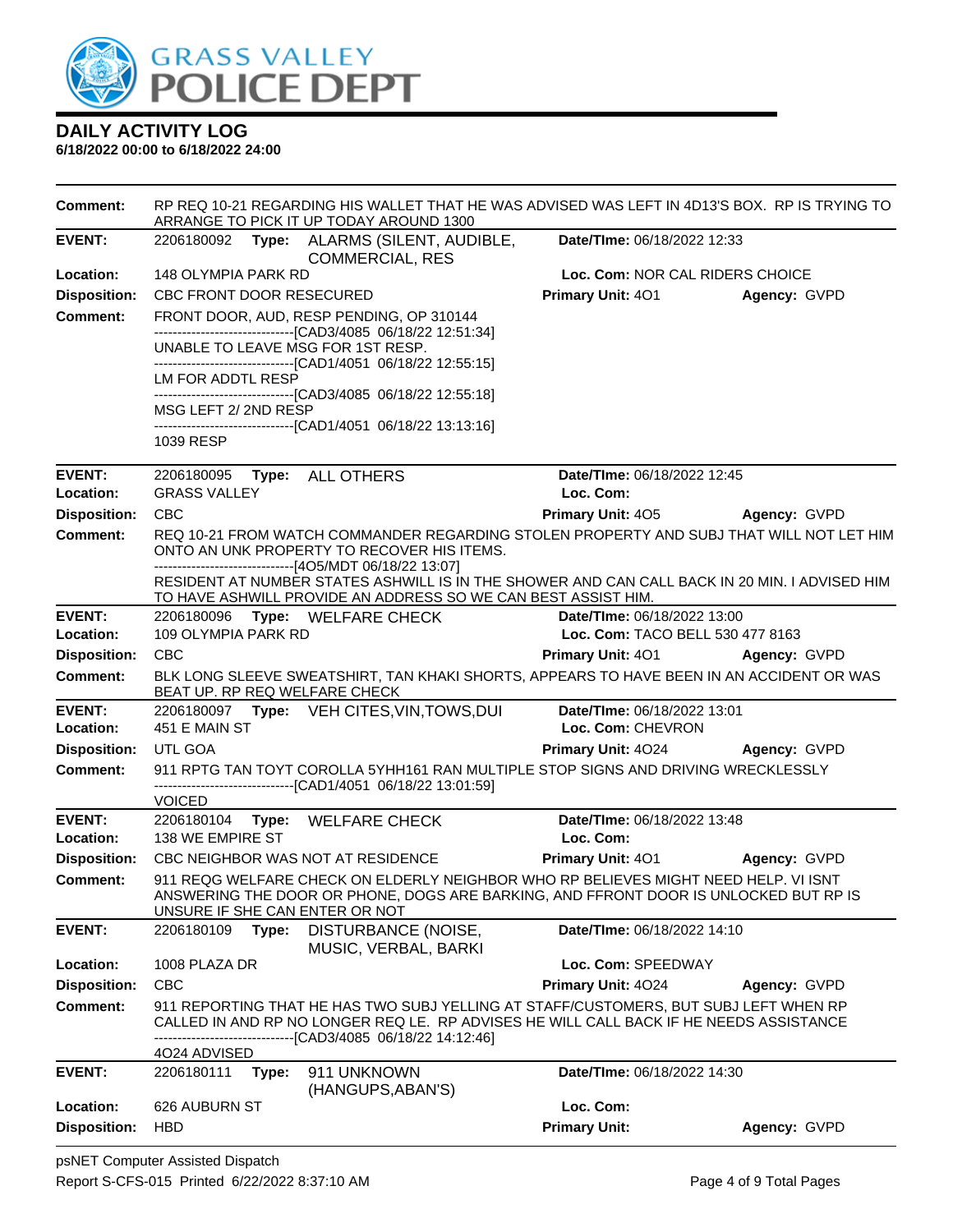

| <b>Comment:</b>            | 911 ABANDONED                                                                                                                                                             |                                          |              |  |  |  |
|----------------------------|---------------------------------------------------------------------------------------------------------------------------------------------------------------------------|------------------------------------------|--------------|--|--|--|
|                            | ------------------------------[CAD1/4051 06/18/22 14:33:49]<br>EVENT LOCATION CHANGED FROM LAT: 39.22755800 LONG: -121.068252 GRASS VALLEY                                |                                          |              |  |  |  |
|                            | -------------------------------[CAD1/4051 06/18/22 14:33:55]                                                                                                              |                                          |              |  |  |  |
|                            | ON CALLBACK, ACCIDENTAL CODE 4<br>***** EVENT CLOSED BY CAD1                                                                                                              |                                          |              |  |  |  |
| <b>EVENT:</b>              | 2206180112 Type: 911 UNKNOWN<br>(HANGUPS, ABAN'S)                                                                                                                         | Date/TIme: 06/18/2022 14:43              |              |  |  |  |
| Location:                  | 660 MINNIE ST                                                                                                                                                             | Loc. Com: CONDON PARK                    |              |  |  |  |
| <b>Disposition:</b>        | <b>HBD</b>                                                                                                                                                                | <b>Primary Unit:</b>                     | Agency: GVPD |  |  |  |
| <b>Comment:</b>            | 911 OPEN LINE                                                                                                                                                             |                                          |              |  |  |  |
|                            | --------------------------------[CAD1/4051 06/18/22 14:43:25]<br>ADDTL OPEN LINE RECVD                                                                                    |                                          |              |  |  |  |
|                            | -------------------------------[CAD1/4051 06/18/22 14:43:35]<br>EVENT LOCATION CHANGED FROM LAT: 39.24582500 LONG: -120.965545                                            |                                          |              |  |  |  |
|                            | ---------------------------------[CAD1/4051 06/18/22 14:44:32]                                                                                                            |                                          |              |  |  |  |
|                            | EVENT LOCATION CHANGED FROM LAT: 39.21664200 LONG: -121.074808 GRASS VALLEY<br>-------------------------------[CAD1/4051 06/18/22 14:44:38]                               |                                          |              |  |  |  |
|                            | ON CALLBACK, ACCIDENTAL CODE 4<br>***** EVENT CLOSED BY CAD1                                                                                                              |                                          |              |  |  |  |
| <b>EVENT:</b>              | 2206180114 Type: ANIMALS (ABUSE, LOOSE,<br>FOUND, INJURED)                                                                                                                | Date/TIme: 06/18/2022 15:05              |              |  |  |  |
| Location:                  | 214 CATHERINE LN                                                                                                                                                          | Loc. Com:                                |              |  |  |  |
| <b>Disposition:</b>        | <b>HBD</b>                                                                                                                                                                | <b>Primary Unit:</b>                     | Agency: GVPD |  |  |  |
| <b>Comment:</b>            | RP REPORTING WHI POMERANIAN WITH LT BROWN SPOTS, HARNESS AND LEASH ON BUT NO TAGS<br>MISSING. OK TO PROVIDE RP CONTACT INFO IF DOG LOCATED.<br>***** EVENT CLOSED BY CAD3 |                                          |              |  |  |  |
| <b>EVENT:</b>              | 2206180115 Type: VEHICLE STOP                                                                                                                                             | Date/TIme: 06/18/2022 15:10              |              |  |  |  |
| Location:                  | WE BERRYHILL DR/EA MAIN ST                                                                                                                                                | Loc. Com:                                |              |  |  |  |
| <b>Disposition:</b>        | <b>WA</b>                                                                                                                                                                 | Primary Unit: 4K19                       | Agency: GVPD |  |  |  |
| <b>Comment:</b>            | License: 6LVN413<br>------------------------------[CAD3/4085 06/18/22 15:12:13]                                                                                           |                                          |              |  |  |  |
|                            | EVENT LOCATION CHANGED FROM W BERRYHILL/E MAIN                                                                                                                            |                                          |              |  |  |  |
| <b>EVENT:</b><br>Location: | 2206180121<br>Type: WELFARE CHECK<br>351 VISTAMONT DR                                                                                                                     | Date/TIme: 06/18/2022 15:53<br>Loc. Com: |              |  |  |  |
| <b>Disposition:</b>        | CBC HES CODE 4, ADVISED TO CALL DAUGHTER                                                                                                                                  | <b>Primary Unit: 4024</b>                | Agency: GVPD |  |  |  |
| <b>Comment:</b>            | RP REQ CHECK ON HER FATHER SINCE HE HASNT BEEN ANSWERING HIS PHONE AND PER THE NEIGHBOR                                                                                   |                                          |              |  |  |  |
|                            | HE HASNT BROUGHT IN ANY GROCERYS THAT HAVE BEEN DELIVERED<br>-------------------------------[CAD2/4106 06/18/22 15:54:14]                                                 |                                          |              |  |  |  |
|                            | PER RP SUBJ POSS HAS FIREARMS, SUBJ NOT VIOLENT. RP REQ 1021 AFTER CTC                                                                                                    |                                          |              |  |  |  |
| <b>EVENT:</b><br>Location: | 2206180125<br>Type: VEHICLE STOP<br>RIDGE RD/SIERRA COLLEGE DR                                                                                                            | Date/TIme: 06/18/2022 16:11<br>Loc. Com: |              |  |  |  |
| <b>Disposition:</b>        | <b>CIT</b>                                                                                                                                                                | Primary Unit: 4024                       | Agency: GVPD |  |  |  |
| <b>Comment:</b>            | License:                                                                                                                                                                  |                                          |              |  |  |  |
|                            | PITT BIKE<br>---------------------[CAD3/4085 06/18/22 16:11:11]                                                                                                           |                                          |              |  |  |  |
|                            | EVENT LOCATION CHANGED FROM RIDGE/SIERRA COLLEGE                                                                                                                          |                                          |              |  |  |  |
| <b>EVENT:</b>              | 2206180127<br>DISTURBANCE (NOISE,<br>Type:<br>MUSIC, VERBAL, BARKI                                                                                                        | Date/TIme: 06/18/2022 16:15              |              |  |  |  |
| Location:                  | 867 SUTTON WY                                                                                                                                                             | Loc. Com: SAFEWAY                        |              |  |  |  |
| <b>Disposition:</b>        | UTL                                                                                                                                                                       | Primary Unit: 4K19                       | Agency: GVPD |  |  |  |
| <b>Comment:</b>            | 911 REPORTING WFA FLORAL SHIRT WITH BLK JACKET SCREAMING A HER CHILD IN THE STORE. RP REQ<br>CHECK ON HER. PER RP FEMALE JUST PAID FOR ITEMS                              |                                          |              |  |  |  |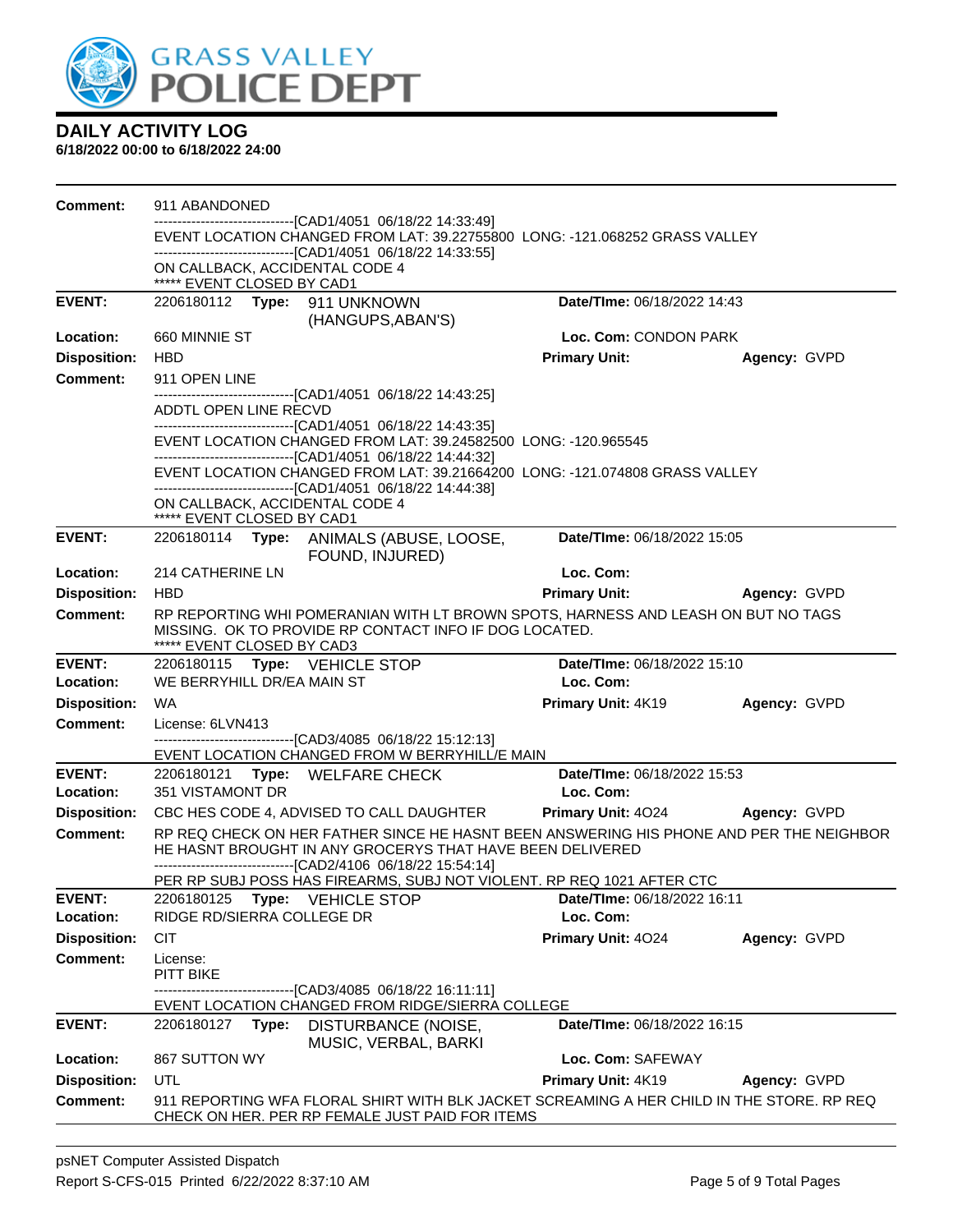

| <b>EVENT:</b>              | 2206180128                   | Type: | <b>SUSPICIOUS CIRCUMSTANCE</b><br>(VEHICLE, PERSON                                                                                                                                                                                                                                                     | Date/TIme: 06/18/2022 16:24                                                        |              |
|----------------------------|------------------------------|-------|--------------------------------------------------------------------------------------------------------------------------------------------------------------------------------------------------------------------------------------------------------------------------------------------------------|------------------------------------------------------------------------------------|--------------|
| Location:                  | 200 DORSEY DR #34            |       |                                                                                                                                                                                                                                                                                                        | Loc. Com:                                                                          |              |
| <b>Disposition:</b>        | <b>CBC</b>                   |       |                                                                                                                                                                                                                                                                                                        | Primary Unit: 405                                                                  | Agency: GVPD |
| <b>Comment:</b>            | TECHS TO KNOCK ON DOORS      |       | RP REQ 1021 REF A VERIZON SALES TECH KNOCKING ON HER DOOR A COUPLE HOURS AGO AND WAS<br>VERY AGRESSIVE. AMA TALL WITH GLASSES . PER RP SHE CTCD VERIZON AND THEY DO NOT SEND                                                                                                                           |                                                                                    |              |
| <b>EVENT:</b>              | 2206180129                   | Type: | THEFT (GRAND, PETTY, FROM<br><b>MERCHANT)</b>                                                                                                                                                                                                                                                          | Date/TIme: 06/18/2022 16:26                                                        |              |
| Location:                  | 129 W MCKNIGHT WY            |       |                                                                                                                                                                                                                                                                                                        | Loc. Com: BIG 5 SPORTING GOODS                                                     |              |
| <b>Disposition:</b>        | <b>RPT</b>                   |       |                                                                                                                                                                                                                                                                                                        | Primary Unit: 401                                                                  | Agency: GVPD |
| Case No:                   | G2201531                     |       |                                                                                                                                                                                                                                                                                                        |                                                                                    |              |
| <b>Comment:</b>            |                              |       | XRAY STOLE SHOES, LEFT IN WHI KIA SEDAN LP 5WWX956, RP BELIEVES STILL IN PARKING LOT. SU IS WFA<br>BRIGHT PINK SHIRT AND JEANS, TOOK BLK MAUI AND SONS SKATE SHOES. LEFT APPROX 10 MINS AGO.<br>--------------------[CAD3/4085_06/18/22_16:53:10]<br>ISSUED CASE# G2201531 FOR AGENCY GVPD by UNIT 4O1 |                                                                                    |              |
| <b>EVENT:</b>              |                              |       | 2206180133 Type: TRESPASS                                                                                                                                                                                                                                                                              | Date/TIme: 06/18/2022 16:35                                                        |              |
| Location:                  | <b>1381 E MAIN ST</b>        |       |                                                                                                                                                                                                                                                                                                        | Loc. Com: STATION HOUSE LIQUORS                                                    |              |
| <b>Disposition:</b>        |                              |       | CBC NEG WANT FOR 602, MOVED ALONG FOR DAY                                                                                                                                                                                                                                                              | Primary Unit: 4024                                                                 | Agency: GVPD |
| <b>Comment:</b>            |                              |       | WMA WHI HAT GRN SHIRT BASKETBALL SHORTS NEG WEAPONS SEEN IS IN THE PARKING LOT REFUSING<br>TO LEAVE AND ARGUING WITH STAFF<br>-------------------------------[CAD2/4106 06/18/22 16:35:53]                                                                                                             |                                                                                    |              |
|                            |                              |       | EVENT CALL TYPE CHANGED FROM DIS                                                                                                                                                                                                                                                                       |                                                                                    |              |
| <b>EVENT:</b><br>Location: | NEVADA CITY HY/GATES         |       | 2206180138 Type: VEHICLE STOP                                                                                                                                                                                                                                                                          | Date/TIme: 06/18/2022 16:45<br>Loc. Com:                                           |              |
|                            |                              |       |                                                                                                                                                                                                                                                                                                        |                                                                                    |              |
| <b>Disposition:</b>        | <b>WA</b>                    |       |                                                                                                                                                                                                                                                                                                        | Primary Unit: 4024                                                                 | Agency: GVPD |
| <b>Comment:</b>            | License:<br>FORD NO PLATES   |       |                                                                                                                                                                                                                                                                                                        |                                                                                    |              |
| <b>EVENT:</b>              | 2206180143                   | Type: | <b>CITIZEN ASSIST (CIVIL</b><br>STANDBY'S, LOCKOUT                                                                                                                                                                                                                                                     | Date/TIme: 06/18/2022 16:58                                                        |              |
| Location:                  | 1262 SUTTON WY               |       |                                                                                                                                                                                                                                                                                                        | Loc. Com: HOSPITALITY HOUSE 530 271 7144                                           |              |
| <b>Disposition:</b>        | <b>CBC</b>                   |       |                                                                                                                                                                                                                                                                                                        | <b>Primary Unit: 4S3</b>                                                           | Agency: GVPD |
| Comment:                   | <b>CLEARANCE X5</b>          |       |                                                                                                                                                                                                                                                                                                        |                                                                                    |              |
| <b>EVENT:</b>              | 2206180155                   | Type: | DISTURBANCE (NOISE,<br>MUSIC, VERBAL, BARKI                                                                                                                                                                                                                                                            | Date/TIme: 06/18/2022 18:27                                                        |              |
| Location:                  | 158 MILL ST                  |       |                                                                                                                                                                                                                                                                                                        | Loc. Com: GARYS PLACE 530 272 5509                                                 |              |
| <b>Disposition:</b>        | CBC ADMONISHED FOR 602       |       |                                                                                                                                                                                                                                                                                                        | Primary Unit: 4K19                                                                 | Agency: GVPD |
| <b>Comment:</b>            |                              |       | EMPLOYEE RPTG XRAY OUTSIDE REFUSING TO LEAVE. XRAY IS HARASSING CUSTOMERS AND THE OWNER<br>WALKING BACK ANF FORTH GOING IN AND OUT OF THE BSN.                                                                                                                                                         |                                                                                    |              |
|                            |                              |       | WFA BLK HAIR LSW WHI SHIRT, SHORTS, BACKPACK                                                                                                                                                                                                                                                           |                                                                                    |              |
| <b>EVENT:</b><br>Location: | 2206180161<br>155 GLASSON WY |       | Type: ALL OTHERS                                                                                                                                                                                                                                                                                       | Date/TIme: 06/18/2022 19:12<br>Loc. Com: SIERRA NEVADA MEMORIAL<br><b>HOSPITAL</b> |              |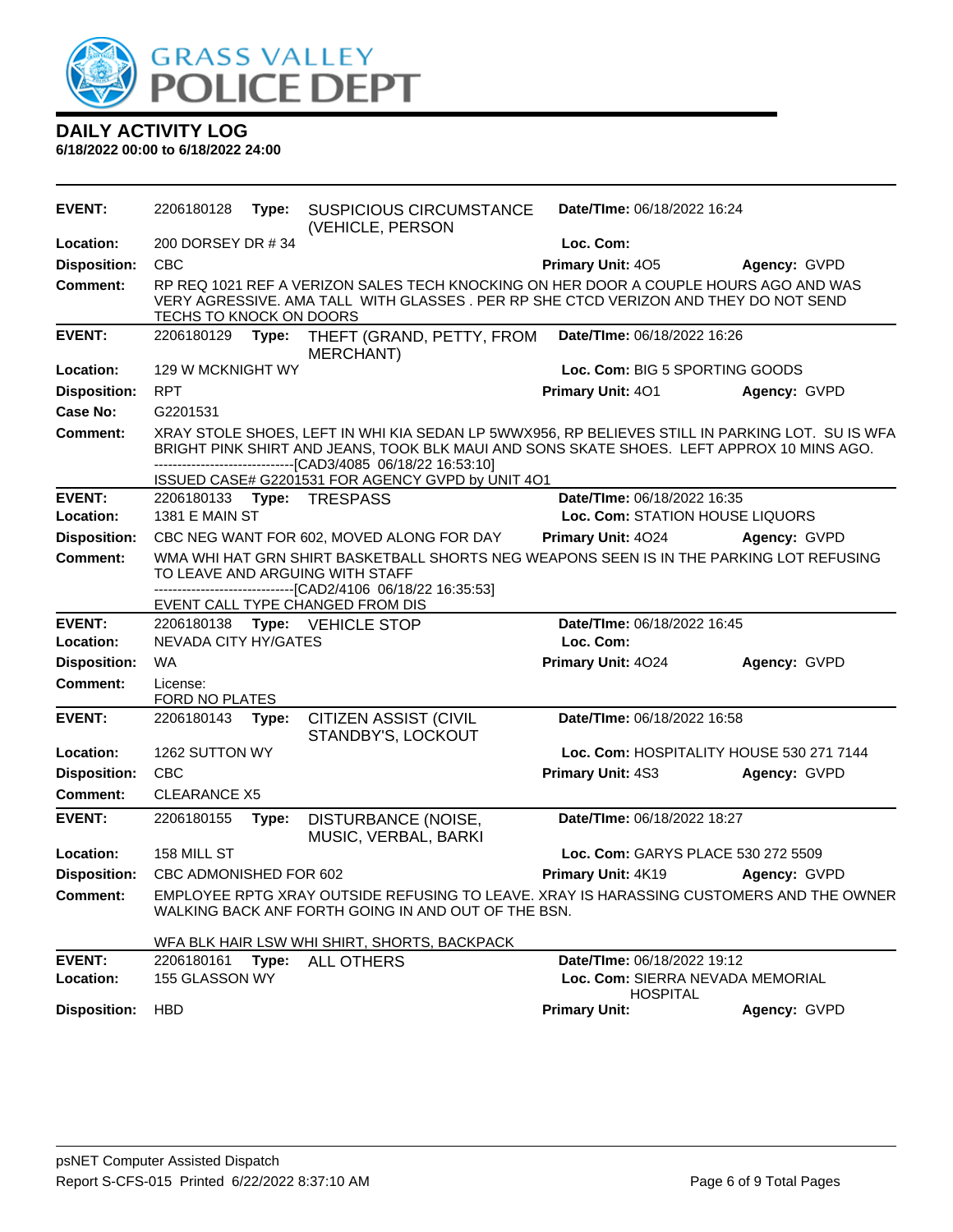

| <b>Comment:</b>     | 911 OPEN LINE X2                                                                                                                             |                             |              |  |  |  |  |
|---------------------|----------------------------------------------------------------------------------------------------------------------------------------------|-----------------------------|--------------|--|--|--|--|
|                     | ------------------------------[CAD3/4056_06/18/22 19:13:25]                                                                                  |                             |              |  |  |  |  |
|                     | EVENT LOCATION CHANGED FROM LAT: 39.23368500 LONG: -121.055935 GRASS VALLEY<br>--------------------------------[CAD3/4056 06/18/22 19:14:02] |                             |              |  |  |  |  |
|                     | ON CALLBACK RP STATES SHE IS IN THE ER AND NO ONE IS GIVING HER FOOD, AND THEY WILL NOT                                                      |                             |              |  |  |  |  |
|                     | ALLOW HER TO LEAVE. SHE SAYS SHE IS ON A HOLD                                                                                                |                             |              |  |  |  |  |
|                     | -------------------------------[CAD3/4056 06/18/22 19:15:08]                                                                                 |                             |              |  |  |  |  |
|                     | EVENT CALL TYPE CHANGED FROM 911<br>--------------------------------[CAD3/4056 06/18/22 19:17:03]                                            |                             |              |  |  |  |  |
|                     | 10-39 ER THEY WILL HANDLE                                                                                                                    |                             |              |  |  |  |  |
|                     | ***** EVENT CLOSED BY CAD3                                                                                                                   |                             |              |  |  |  |  |
| <b>EVENT:</b>       | 2206180163 Type: RESTRAINING ORDERS (TRO,                                                                                                    | Date/TIme: 06/18/2022 19:34 |              |  |  |  |  |
| Location:           | OAH, CUSTODY, C<br>304 HAZEL LN                                                                                                              | Loc. Com:                   |              |  |  |  |  |
| <b>Disposition:</b> | <b>RPT</b>                                                                                                                                   | <b>Primary Unit: 404</b>    | Agency: GVPD |  |  |  |  |
| Case No:            | G2201532                                                                                                                                     |                             |              |  |  |  |  |
| Comment:            | RP RPTG R/O VIOLATION. PROPERTIES BACK UP TO EACH OTHER. SU IS STILL THERE.                                                                  |                             |              |  |  |  |  |
|                     | -------------------------------[CAD1/4074 06/18/22 19:36:09]                                                                                 |                             |              |  |  |  |  |
|                     | RP ADV SU IS NO LONGER THERE. SU IS IN HIS HOUSE ACCROSS THE STREET.                                                                         |                             |              |  |  |  |  |
|                     | ------------------------------[CAD1/4074 06/18/22 19:36:21]                                                                                  |                             |              |  |  |  |  |
|                     | EVENT LOCATION CHANGED FROM 310 CAROL DR GV<br>-------------------------------[CAD1/4074_06/18/22 19:36:30]                                  |                             |              |  |  |  |  |
|                     | REQ 10-21                                                                                                                                    |                             |              |  |  |  |  |
|                     | -------------------------------[CAD1/4074 06/18/22 19:38:26]                                                                                 |                             |              |  |  |  |  |
|                     | RP CALLED BACK ON 911 TO ADV SU LEFT HIS HOUSE,<br>-------------------------------[CAD2/4106 06/18/22 20:14:13]                              |                             |              |  |  |  |  |
|                     | ISSUED CASE# G2201532 FOR AGENCY GVPD by UNIT 4O4                                                                                            |                             |              |  |  |  |  |
| <b>EVENT:</b>       | 2206180164 Type: TRAFFIC (DUI, PARKING,<br>SPEED, HAZ                                                                                        | Date/TIme: 06/18/2022 19:36 |              |  |  |  |  |
| Location:           | 49/20 RAMP STATE/WE EMPIRE ST                                                                                                                | Loc. Com: NB                |              |  |  |  |  |
| <b>Disposition:</b> | UTL                                                                                                                                          | <b>Primary Unit: 4024</b>   | Agency: GVPD |  |  |  |  |
| Comment:            | 911 RPT'G GLD CADI SUV DRIVING 23103, JUST EXITED AND TURNED RIGHT ONTO W EMPIRE                                                             |                             |              |  |  |  |  |
|                     | PREVIOSULY HIT THE CENTER MEDIAN ON 49                                                                                                       |                             |              |  |  |  |  |
|                     | --------------------------------[CAD3/4056 06/18/22 19:36:56]<br><b>VOICED</b>                                                               |                             |              |  |  |  |  |
| <b>EVENT:</b>       | 2206180167 Type: VANDALISM                                                                                                                   | Date/TIme: 06/18/2022 20:03 |              |  |  |  |  |
| Location:           | 210 SUTTON WY # 237                                                                                                                          | Loc. Com:                   |              |  |  |  |  |
| <b>Disposition:</b> | <b>CBC</b>                                                                                                                                   | <b>Primary Unit: 4022</b>   | Agency: GVPD |  |  |  |  |
| <b>Comment:</b>     | 911 CALLER RPTG J'S THREW EGGS ONTO HER PATIO AND GOT IT ALL OVER HER CARPET INSIDE. J'S ARE                                                 |                             |              |  |  |  |  |
|                     | AT APT. 139. REQ LE ADDRESS SITUATION<br>---------------------------------[CAD3/4056 06/18/22 20:04:34]                                      |                             |              |  |  |  |  |
|                     | EVENT LOCATION CHANGED FROM 210 SUTTON WY 238 GV                                                                                             |                             |              |  |  |  |  |
|                     | ------------------------[4O22/MDT 06/18/22 20:38]                                                                                            |                             |              |  |  |  |  |
|                     | NEG. 594//PROVIDED RP WITH CFS NUMBER AND ADVISED TO CONTACT MGMT. AND RO PROCESS//WILL                                                      |                             |              |  |  |  |  |
|                     | ATTPT CTC WITH OTHER INV. PARTY<br>-------------------------------[4O22/MDT 06/18/22 21:03]                                                  |                             |              |  |  |  |  |
|                     | CTC MADE WITH JUV"S AND MOTHER//CBC                                                                                                          |                             |              |  |  |  |  |
| <b>EVENT:</b>       | 2206180172 Type: TRAFFIC (DUI, PARKING,<br>SPEED, HAZ                                                                                        | Date/TIme: 06/18/2022 20:17 |              |  |  |  |  |
| Location:           | BRUNSWICK RD/49/20 RAMP                                                                                                                      | Loc. Com: SB                |              |  |  |  |  |
| <b>Disposition:</b> | <b>UTL</b>                                                                                                                                   | Primary Unit: 4015          | Agency: GVPD |  |  |  |  |
|                     |                                                                                                                                              |                             |              |  |  |  |  |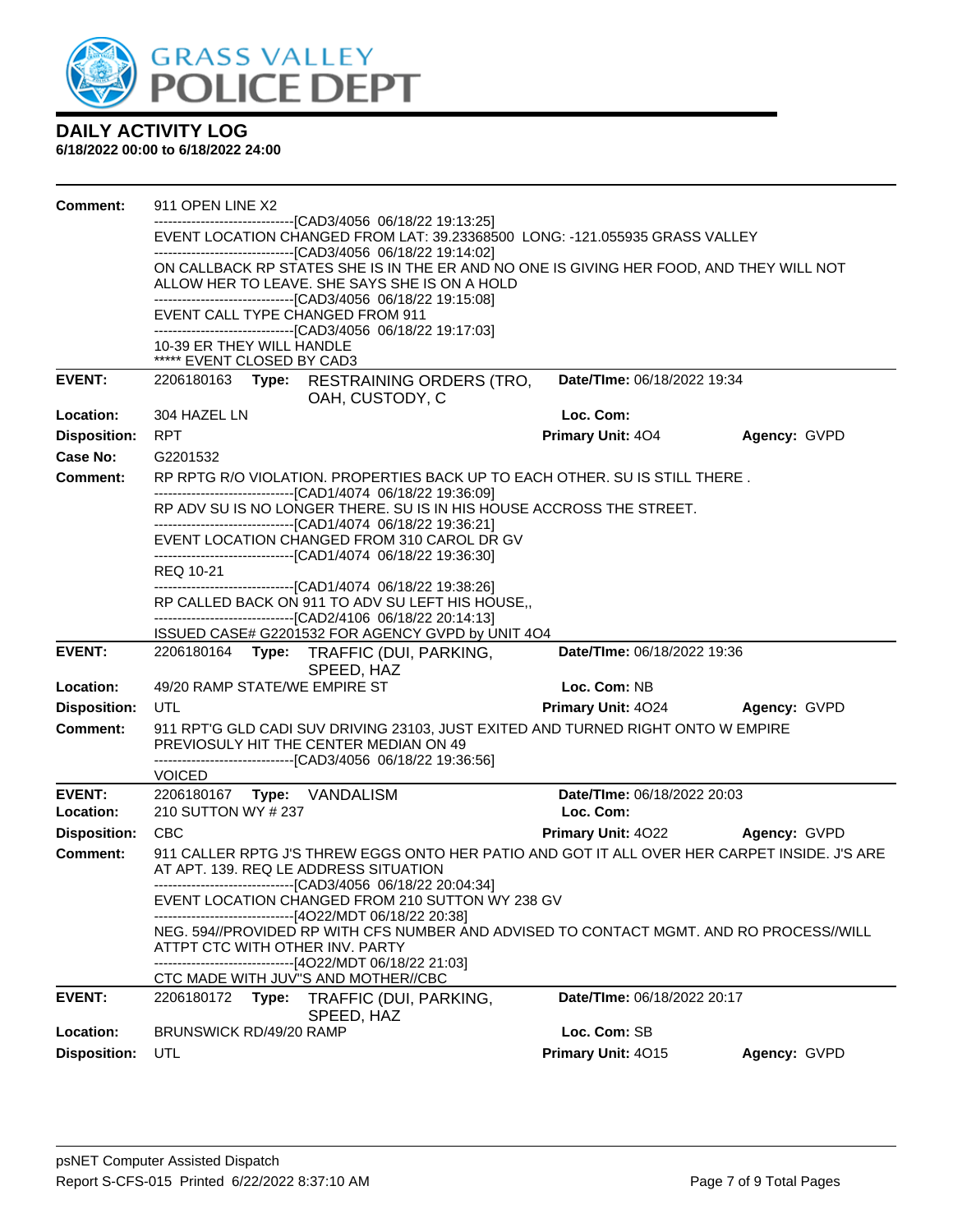

| <b>Comment:</b>            |                                                                                                                                  |  | 911 RPT'G MALE IN A WHI PK AT THE LIGHT IS ASLEEP IN HIS VEH                                                                                 |                                                           |              |
|----------------------------|----------------------------------------------------------------------------------------------------------------------------------|--|----------------------------------------------------------------------------------------------------------------------------------------------|-----------------------------------------------------------|--------------|
|                            | <b>VOICED</b>                                                                                                                    |  | -------------------------[CAD2/4106 06/18/22 20:18:13]                                                                                       |                                                           |              |
|                            | 10-39 CHP                                                                                                                        |  | ------------------------[CAD3/4056 06/18/22 20:19:29]                                                                                        |                                                           |              |
|                            | PER 1S11 NO PICKUP SEEN                                                                                                          |  | --------------------------------[CAD2/4106 06/18/22 20:21:48]                                                                                |                                                           |              |
| <b>EVENT:</b>              |                                                                                                                                  |  | 2206180182 Type: 911 UNKNOWN                                                                                                                 | Date/TIme: 06/18/2022 20:59                               |              |
|                            |                                                                                                                                  |  | (HANGUPS, ABAN'S)                                                                                                                            |                                                           |              |
| Location:                  | 265 SUTTON WY                                                                                                                    |  |                                                                                                                                              | Loc. Com:                                                 |              |
| <b>Disposition:</b>        | <b>HBD</b>                                                                                                                       |  |                                                                                                                                              | <b>Primary Unit:</b>                                      | Agency: GVPD |
| Comment:                   | 911 ACCIDENTAL/C4<br>***** EVENT CLOSED BY CAD3                                                                                  |  |                                                                                                                                              |                                                           |              |
| <b>EVENT:</b>              |                                                                                                                                  |  | 2206180184 Type: SUSPICIOUS CIRCUMSTANCE<br>(VEHICLE, PERSON                                                                                 | Date/TIme: 06/18/2022 21:18                               |              |
| Location:                  | <b>WOLF CREEK TRAIL</b>                                                                                                          |  |                                                                                                                                              | Loc. Com: DOWNSTREAM FROM WATER<br><b>TREATMENT PLANT</b> |              |
| <b>Disposition:</b>        | <b>CBC</b>                                                                                                                       |  |                                                                                                                                              | Primary Unit: 4015                                        | Agency: GVPD |
| <b>Comment:</b>            |                                                                                                                                  |  | RP RPTG SOMETHING STIFF AND BODY SIZED WRAPPED IN TENT FABRIC IN THE WATER. NEAR DIRT TRAIL.<br>RP REQ 10-21 TO BETTER DESCRIBE WHERE IT IS. |                                                           |              |
| <b>EVENT:</b>              |                                                                                                                                  |  | 2206180187 Type: SUSPICIOUS CIRCUMSTANCE<br>(VEHICLE, PERSON                                                                                 | Date/TIme: 06/18/2022 21:51                               |              |
| Location:                  | 105 W EMPIRE ST                                                                                                                  |  |                                                                                                                                              | Loc. Com: GOLDEN EMPIRE MARKET                            |              |
| <b>Disposition:</b>        | <b>CBC</b>                                                                                                                       |  |                                                                                                                                              | Primary Unit: 4024                                        | Agency: GVPD |
| <b>Comment:</b>            | 911 RPT'G WFA W/ DRK DRESS AND "CALI" SOCKS ACTING LIKE THE KARATE KID IN THE PARKING LOT<br>WANTS HER REMOVED FROM THE PROPERTY |  |                                                                                                                                              |                                                           |              |
| <b>EVENT:</b><br>Location: | 138 WE EMPIRE ST                                                                                                                 |  | 2206180189 Type: FOLLOWUP                                                                                                                    | Date/TIme: 06/18/2022 21:54<br>Loc. Com:                  |              |
| <b>Disposition:</b>        | HBD RP CALLED TO 1022                                                                                                            |  |                                                                                                                                              | <b>Primary Unit:</b>                                      | Agency: GVPD |
| <b>Comment:</b>            | RP REQ 10-21 REF 2206180104                                                                                                      |  | ***** EVENT CLOSED BY CAD3 WITH COMMENT-RP CALLED TO 1022                                                                                    |                                                           |              |
| <b>EVENT:</b>              |                                                                                                                                  |  | 2206180193 Type: VEH CITES, VIN, TOWS, DUI                                                                                                   | Date/TIme: 06/18/2022 22:23                               |              |
| Location:                  | 399 SUTTON WY                                                                                                                    |  |                                                                                                                                              | Loc. Com: SUTTON CINEMAS                                  |              |
| <b>Disposition:</b>        | <b>CBC</b>                                                                                                                       |  |                                                                                                                                              | <b>Primary Unit: 404</b>                                  | Agency: GVPD |
| <b>Comment:</b>            | OW VEH                                                                                                                           |  | --------------------[CAD2/4106_06/18/22_22:24:08]                                                                                            |                                                           |              |
|                            |                                                                                                                                  |  | EVENT LOCATION CHANGED FROM SUTTON CINEMAS                                                                                                   |                                                           |              |
| <b>EVENT:</b>              |                                                                                                                                  |  | 2206180196 Type: EXTRA PATROL                                                                                                                | Date/TIme: 06/18/2022 22:36                               |              |
| Location:                  | 340 RAILROAD AV                                                                                                                  |  |                                                                                                                                              | Loc. Com:                                                 |              |
| <b>Disposition:</b>        | <b>CBC</b>                                                                                                                       |  |                                                                                                                                              | <b>Primary Unit: 4R8</b>                                  | Agency: GVPD |
| <b>Comment:</b>            |                                                                                                                                  |  | -------------------------------[CAD3/4056_06/18/22 22:38:11]<br>EVENT LOCATION CHANGED FROM 340 RAILROAD AVE                                 |                                                           |              |
| <b>EVENT:</b>              |                                                                                                                                  |  | 2206180197 Type: VEHICLE STOP                                                                                                                | Date/TIme: 06/18/2022 22:46                               |              |
| Location:                  | <b>BENNETT ST/BANK ST</b>                                                                                                        |  |                                                                                                                                              | Loc. Com:                                                 |              |
| <b>Disposition:</b>        | WA                                                                                                                               |  |                                                                                                                                              | <b>Primary Unit: 404</b>                                  | Agency: GVPD |
| <b>Comment:</b>            | License: 6XKP548                                                                                                                 |  | -------[CAD2/4106_06/18/22 22:47:20]                                                                                                         |                                                           |              |
|                            |                                                                                                                                  |  | EVENT LOCATION CHANGED FROM BENNET ST/ BANK ST                                                                                               |                                                           |              |
| <b>EVENT:</b>              | 2206180203 <b>Type:</b><br>111 W MAIN ST                                                                                         |  | <b>EXTRA PATROL</b>                                                                                                                          | Date/TIme: 06/18/2022 23:04                               |              |
| Location:                  |                                                                                                                                  |  |                                                                                                                                              | Loc. Com: BANG HAIR SALON                                 |              |
| <b>Disposition:</b>        | <b>CBC</b>                                                                                                                       |  |                                                                                                                                              | <b>Primary Unit: 4R8</b>                                  | Agency: GVPD |